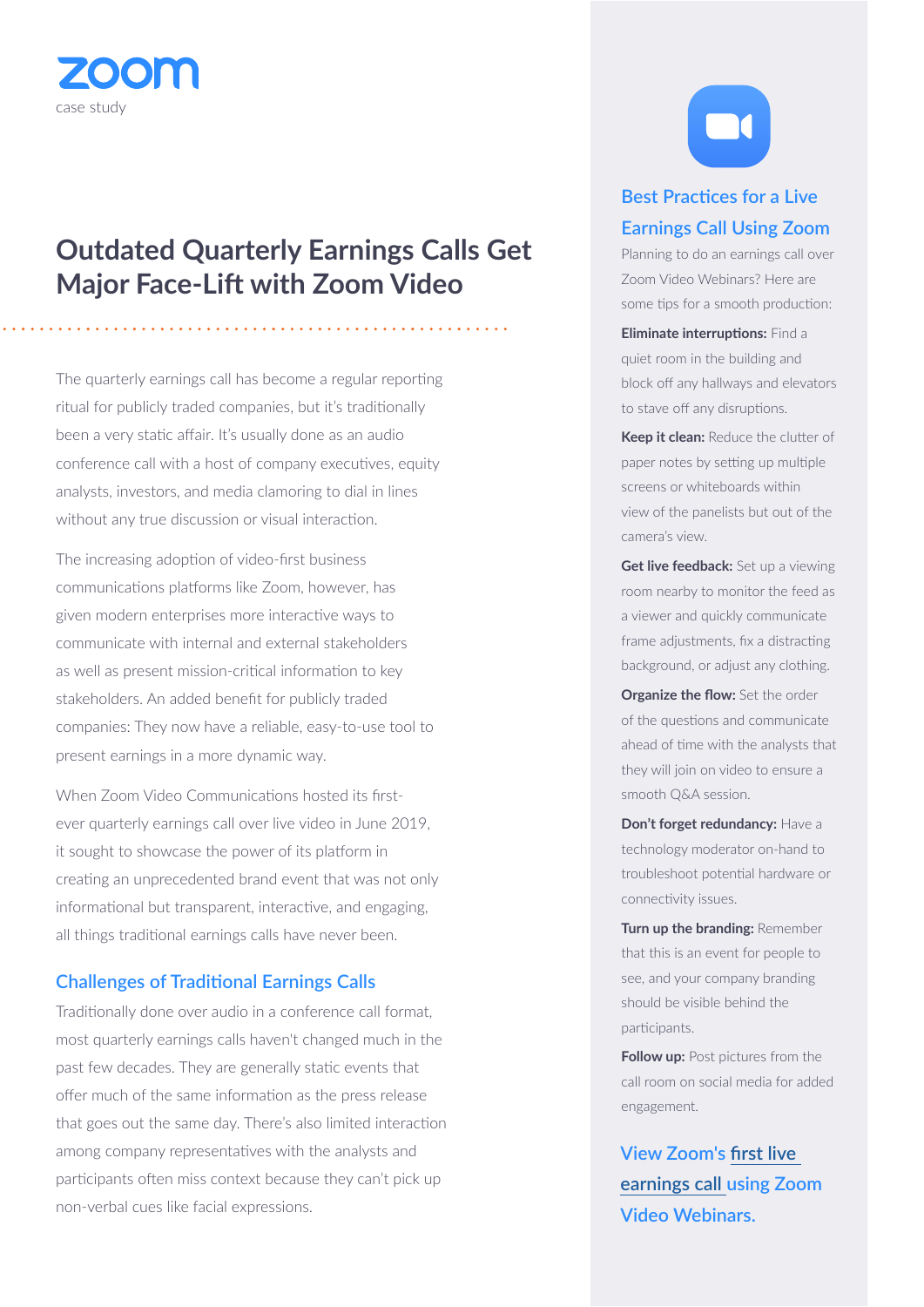"These calls have been viewed as a straightforward way to present earnings results to the financial community," said Tom McCallum, Zoom's head of investor relations. "And now an earnings call tends to feel more like an obligation of a publicly traded company rather than what it could be, which is a unique branding event that's interactive and memorable."

Several major companies have dabbled with video-based earnings calls. Netflix and T-Mobile, for example, have pre-recorded their earnings calls to stream on YouTube and other platforms. But the presentations weren't live and couldn't facilitate real-time interaction among the company executives and analysts.

Zoom broke new ground on its commitment to tearing down the barriers to effective, interactive communication and improving user experiences on June 6, 2019, when the company broadcasted its first quarterly earnings call live using its own video conferencing platform.

### **The Zoom Video Webinar Solution**

Zoom hosted its debut quarterly earnings call using Zoom Video Webinars, and the format was pretty standard: safe harbor statement, introductions, earnings reporting, and a Q&A. Zoom CEO Eric S. Yuan and CFO Kelly Steckelberg joined McCallum at the company's San Jose headquarters as the webinar's main presenters, with analysts joining as video-enabled panelists and several hundred others as viewers. An online Zoom moderator handled muting and unmuting analysts for the Q&A.

"We recommend the webinars tool over the meetings tool for something like an earnings call, so you have that added management capabilities during the event as well as all the registration and reporting features," said Priscilla Barolo, Zoom's communications manager. "You can also use things like polling and chat to increase engagement and troubleshoot live."

Zoom's webinar service vastly simplifies the registration process for a live event. For the Zoom earnings call, a person had to enter their name and email to register, and **"I thought Zoom Video Webinar was a great way to disrupt how we've been doing the same old tired earnings calls for the last few decades. Bravo, Zoom!"** 

**— Matthew Hedberg**  *Managing Director, RBC Capital Markets*

then the platform sent out reminders 24 hours and then 1 hour in advance. As for reporting, your Zoom admin can go into the dashboard and see details like who attended, how long they stayed on, and whether they joined via phone, computer, or the Zoom app.

During the actual live broadcast, the Zoom executive team had two screens in view: One displayed the actual webinar broadcast while the other served as a teleprompter for the reporting part of the event. The latter screen was then converted to display financial notes and other background information to help with the Q&A session.

"Those on the call, including investors, got to see how Zoom's executives reacted to questions and any nonverbal cues in how they answered," Barolo said. "At one point, Eric [Yuan] made a joke. The video aspect helped ensure an audience wouldn't misinterpret the joke because they could see his smile. It was just a lot more transparent and natural-feeling on video."

#### **Benefits and Results**

This type of earnings call, according to Barolo, ultimately enhances organizational transparency and increases engagement. Additionally, it serves as a branding mechanism, where you can put a face to a name and organization and more easily connect with important stakeholders.

"Even the analysts got into it on the call, with several featuring their own branding on-screen behind them or using a fun virtual background," she said. "You could actually see them getting into it."